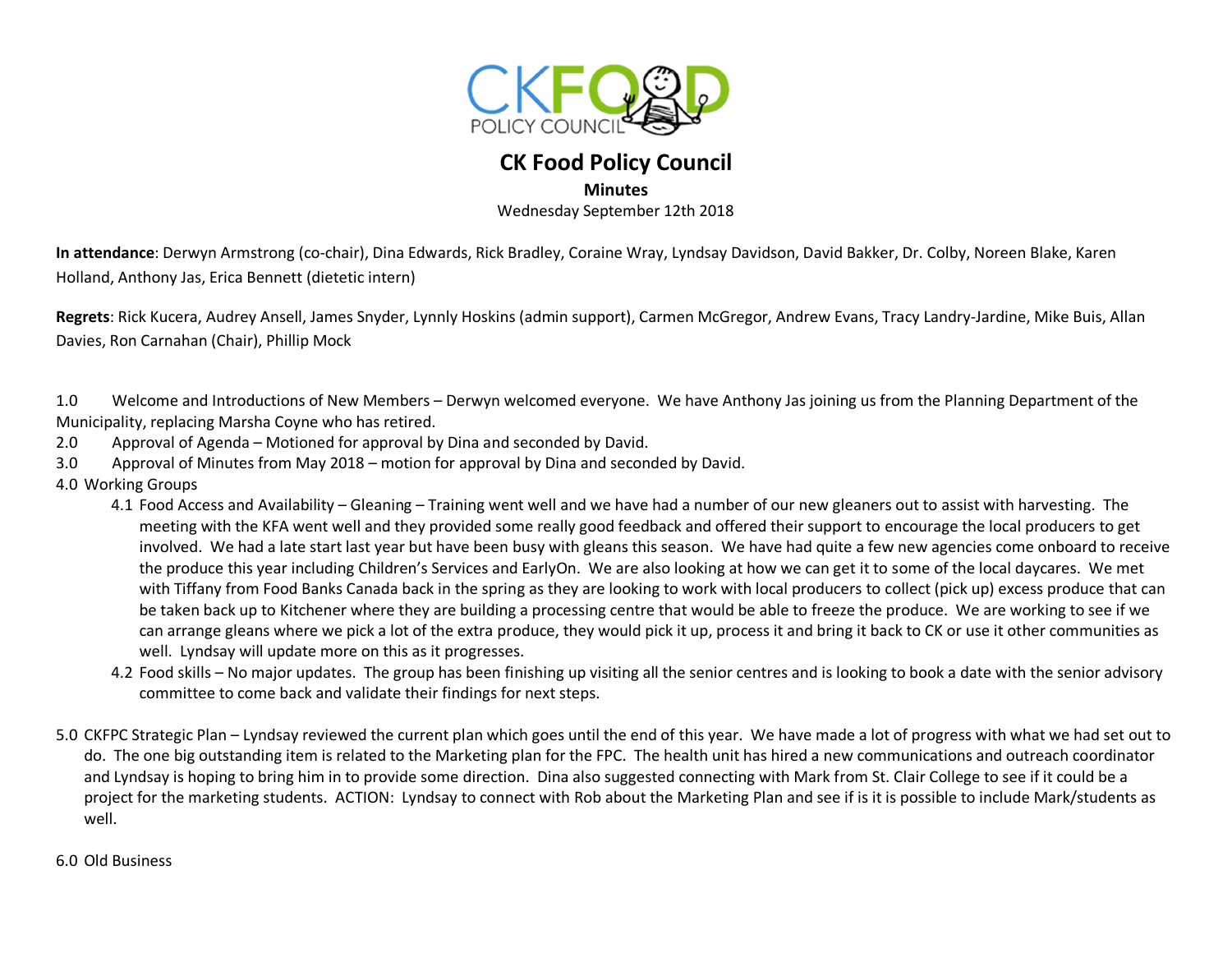- 6.1 Super Kids CK The funding for this will be finished at the end of September. Annie, our coordinator will stay on until the end of this year to wrap upprojects and look at sustainability of the program going forward. She has done a fantastic job of bringing the community together and moving forward in creating a healthier Chatham-Kent.
	- • Fuel Up! – Pilot program occurred in three arenas (Blenheim, Tilbury, Dresden) and will continue for one more year as a pilot with these locations. Further evaluation will be completed with the support of the Evaluation and Planning Specialist from the health unit which will help to inform future planning and possible expansion of the program.
	- • Club V&F Salad Bar – An evaluation was done with the salad bar program. Results have been presented to the Super Kids Steering Committee and the Children and Youth Services Group. We are working to expand the program to more elementary schools starting in November 2018. If there is interest, Annie can provide the presentation on the evaluation. Additionally, Jennelle has been working with the Lambton Kent Composite School in Dresden on a grant (that they received) to offer a salad bar in the high school. The cafeteria was removed from the school starting in September of this year. ACTION: Lyndsay to invite Annie to present on the results of this evaluation.
	- Farm to Childcare the health unit will be implementing the project for a second year expanding on the program from the Super Kids project. There will be 17 licensed childcare centres across CK who will be participating which represents 100% of all eligible full day licensed childcare centres. The program start date is October 15<sup>th</sup> and will run for 8 weeks. A training session for staff will be October 11<sup>th</sup> and incorporate healthy eating messaging and will have Kim Cooper as a guest speaker.
- 6.2 Membership Recruitment No update.
- **6.3** CK Food Strategy Jennelle provided an update they are looking at the best approach to start the development of an overarching strategy. There are several initiatives that are happening across the Municipality to support the elements of a food strategy. There is a resource that has been developed by CK's Healthy Built Environment that has created a toolkit that includes food strategy development and supports to develop food strategies in communities. Several staff from the Chronic Disease and Well Being Team attended a workshop on this.
- 6.4 Training opportunities BC's Healthy Built Environment Webinar (that Jennelle referred to) is available online as a recording for anyone that is interested in learning more about it. The link is: http://www.bccdc.ca/pop-public-health/Documents/HBE\_linkages\_toolkit\_2018.pdf and provides tools and resources that can be used to support food strategy development and learning how to support the food environment. It has been recorded you are able to review at any time. If you are interested in viewing the recording, you can find it here:
	- Part 1 https://www.youtube.com/watch?v=xhjTrzdDPmo
	- Part 2 <u>https://www.youtube.com/watch?v=eu4f47Xypqw</u>
	- Part 3 https://www.youtube.com/watch?v=ACNM9z5fdHc
	- Part 4 https://www.youtube.com/watch?v=ACNM9z5fdHc
	- Part 5- https://www.youtube.com/watch?v=y9uftS93lQ4
	- Part 6 https://www.youtube.com/watch?v=IV0Lhl76v0c
- 6.5 Food Waste Lyndsay received an update from Rick Kucera regarding the Food and Organic Waste Framework

(https://files.ontario.ca/food and organic waste framework.pdf) that was discussed at our last meeting. With the changes to the government, there will be a need for the new provincial government to re-approve the framework and at this time everything is on hold. There has been no new information from the new Ministry (Ministry of Environment, Conservation and Parks) regarding what will change including timelines so for now everything is on hold. It is felt that the Conservatives are listening to concerns that were expressed by rural Ontario communities before they decide how they will proceed. Lyndsay shared that there are things happening in Chatham-Kent such as the Rocket composter that was purchased by the Ursuline Sisters for use with their motherhouse. This is a high end composter that allows material to be composted within 14 days and some of the compost is being used in our CK Community Gardens. If anyone is interested in seeing this, they can let Lyndsay know and she can make arrangements for a group or put them in contact with Lorne Little who is managing the project. Additionally the Food Rescue program